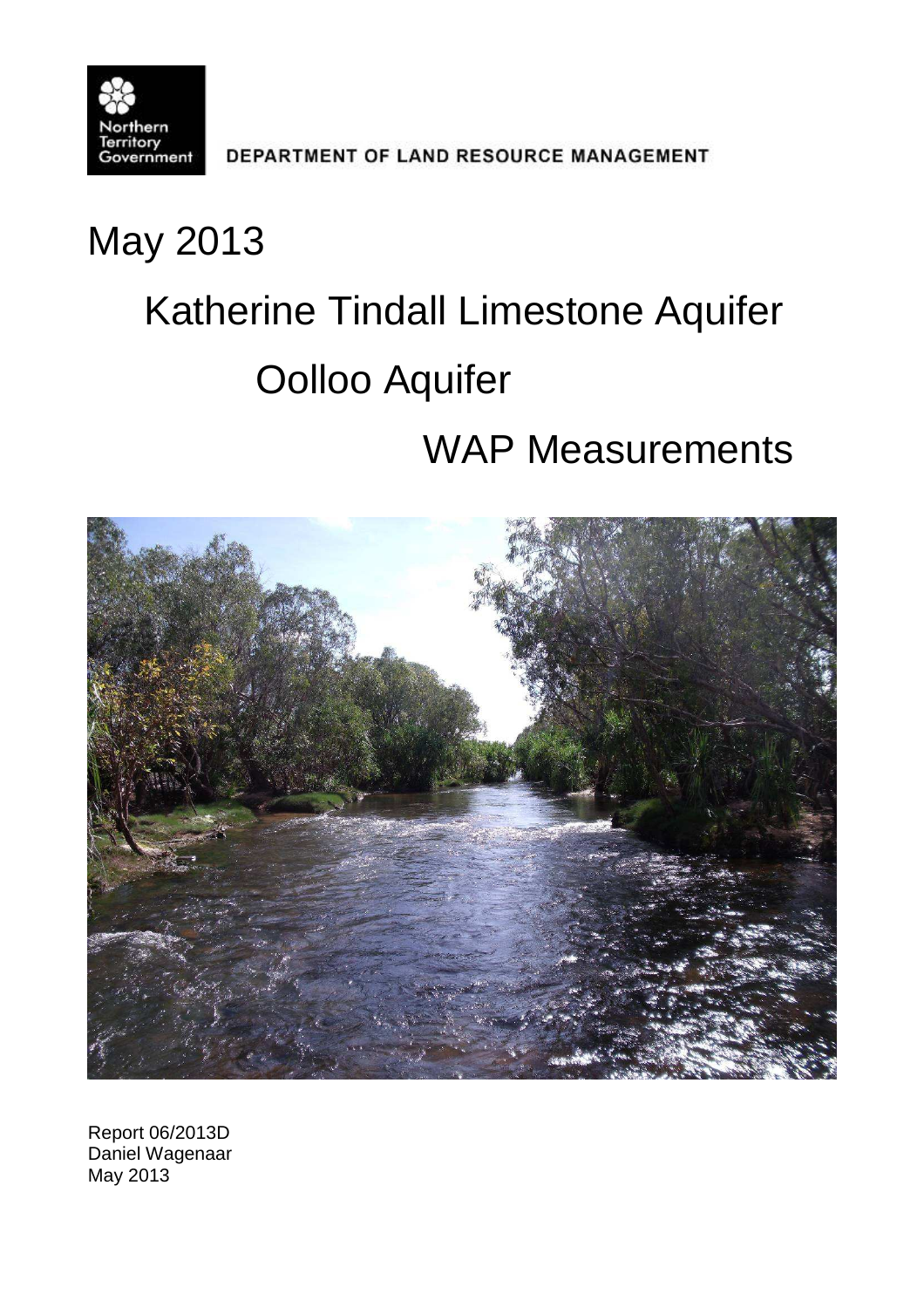#### **Bibliographic Reference**

Wagenaar, D (May 2013), Katherine Tindall Limestone and Oolloo Aquifer WAP Measurements Northern Territory Government Department of Land Resource Management, Technical Report No. 06/2013D

For further information contact: Department of Land Resource Management PO Box 496, Palmerston, NT, 0831 Australia

Copyright and Disclaimer

© 2008 Northern Territory Government

Copyright resides with the Northern Territory Government, 2006. Information contained in this publication may be copied or reproduced for study, research, information, or educational purposes, subject to inclusion of an acknowledgment of the source.

Cover photo: Flow measurements in the Katharine River. Hayden Lowe \ Andy Mortimer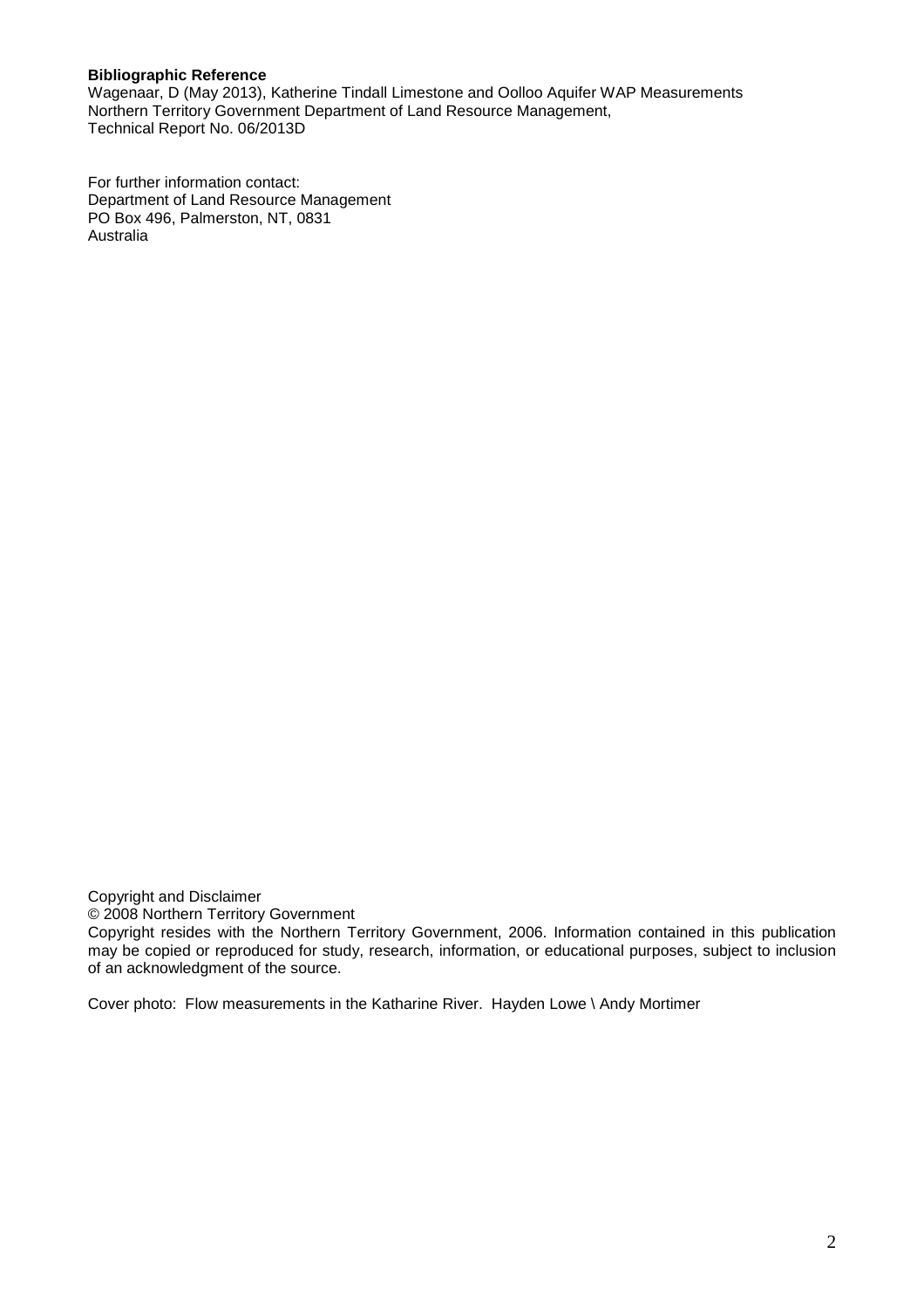# **Table of Contents**

| 1.               |       |  |
|------------------|-------|--|
| 2.               |       |  |
| 3.               |       |  |
| $\overline{4}$ . |       |  |
|                  |       |  |
|                  | 4.1.1 |  |
|                  | 4.1.2 |  |
|                  | 4.1.3 |  |
|                  |       |  |
|                  | 4.2.1 |  |
|                  | 4.2.2 |  |
|                  | 4.2.3 |  |
|                  |       |  |
|                  | 4.3.1 |  |
|                  | 4.3.2 |  |
|                  | 4.3.3 |  |
| 5.               |       |  |
| 6.               |       |  |
|                  |       |  |
|                  |       |  |
|                  |       |  |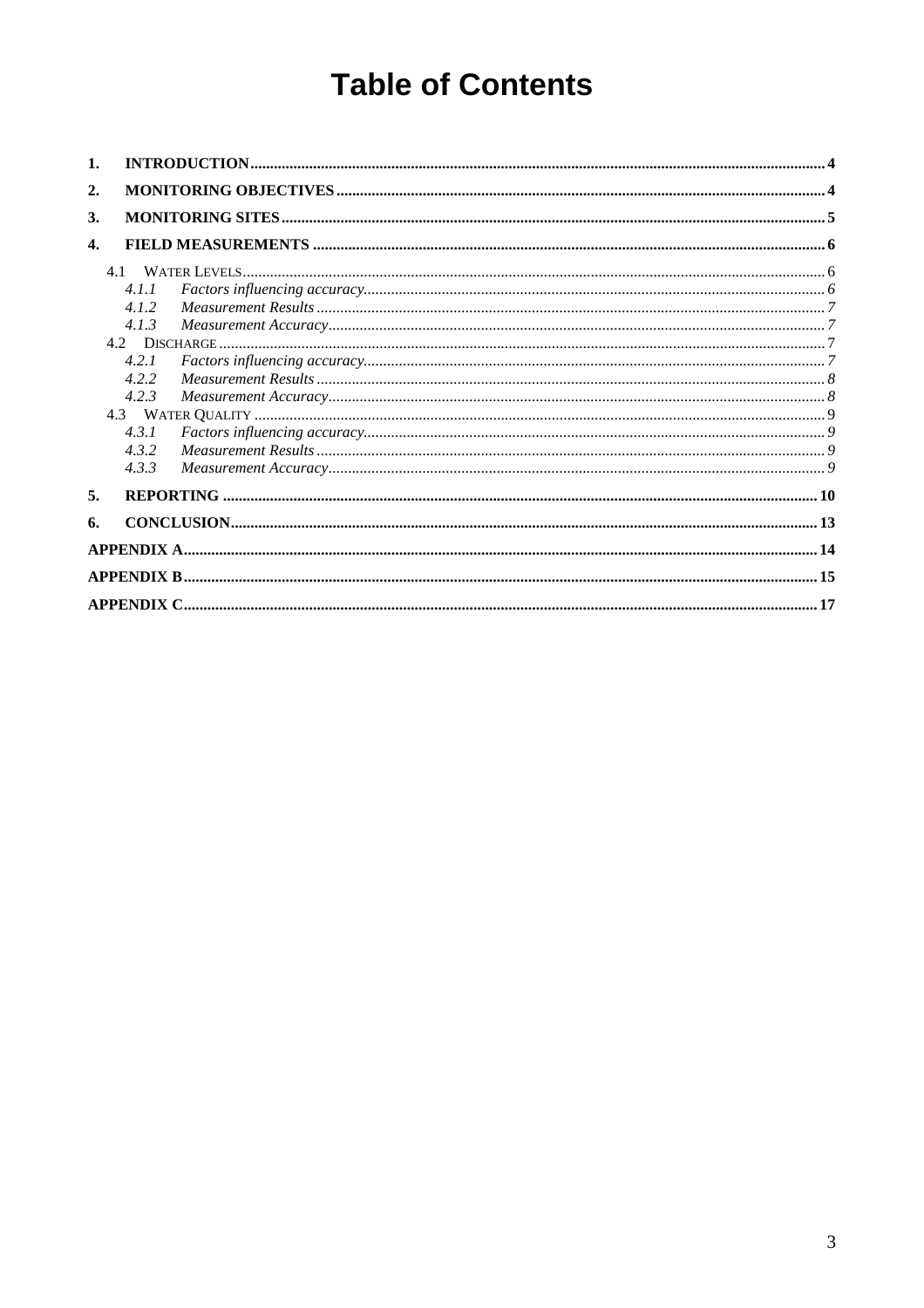## <span id="page-3-0"></span>**1. Introduction**

Water Allocation Plans (WAP's) were developed for the Tindall Limestone Aquifer (Katherine) and Oolloo Aquifer to ensure that water allocation and the management thereof is done in a sustainable manner to preserve this scarce resource for future generations. Monitoring programs were developed for each of the WAP's to ensure that all monitoring performed is done in line with Department Strategies, Water Allocation Plans and Water Resource Assessment requirements.

The Tindall Limestone Aquifer (Katherine) and Oolloo Aquifer WAP's monitoring programs are based on detailed monitoring objectives, frameworks and data requirements for each of the monitoring sites within the respective areas. The monitoring framework primarily consists of the following two categories.

- monitoring of stage and discharge for the development of stage discharge relationships. This information is used to perform flow calculations and statistical analysis of catchment characteristics.
- snap shot of water levels and discharge in the catchment at the end of the wet and dry seasons. This information is used to assist with the calibration of hydrological model.

The Katherine Daly WAP Measurements report summarises the measurements performed during the "snap shot" measurement exercise. The information collected during the measurement exercise is mainly used to assist with the calibration of the hydrological model used for the prediction of water levels and flows in the Tindall Limestone Aquifer (Katherine) and Oolloo aquifer areas.

The snap shot measurements are performed after the wet season or last flood event and at the end of the dry or before the first rainfall event, which are normally during the months of June and October respectively. The time frame of snap shot measurements are not fixed and can vary annually based on the weather conditions. The indicators that the user must take into account to determine the time for snap shot measurements can be categorised under the following points.

- measurement of water levels and flow at the end of the wet when the hydrograph recession leg approaches base flow and there are no further indication of rainfall in the catchment.
- measurement of water levels and flow at the end of dry before the first rains to ensure that measurements encompasses only base flow.

The hydrological information collected during the "snap shot" measurements is also used to compare current flow conditions against previous year runoff, which gives an approximation of what the flows would be by the end of the season.

## <span id="page-3-1"></span>**2. Monitoring Objectives**

The monitoring objectives of Tindall Limestone Aquifer (Katherine) and Oolloo Aquifer WAP's are documented in the monitoring programs under *Monitoring Objectives* as shown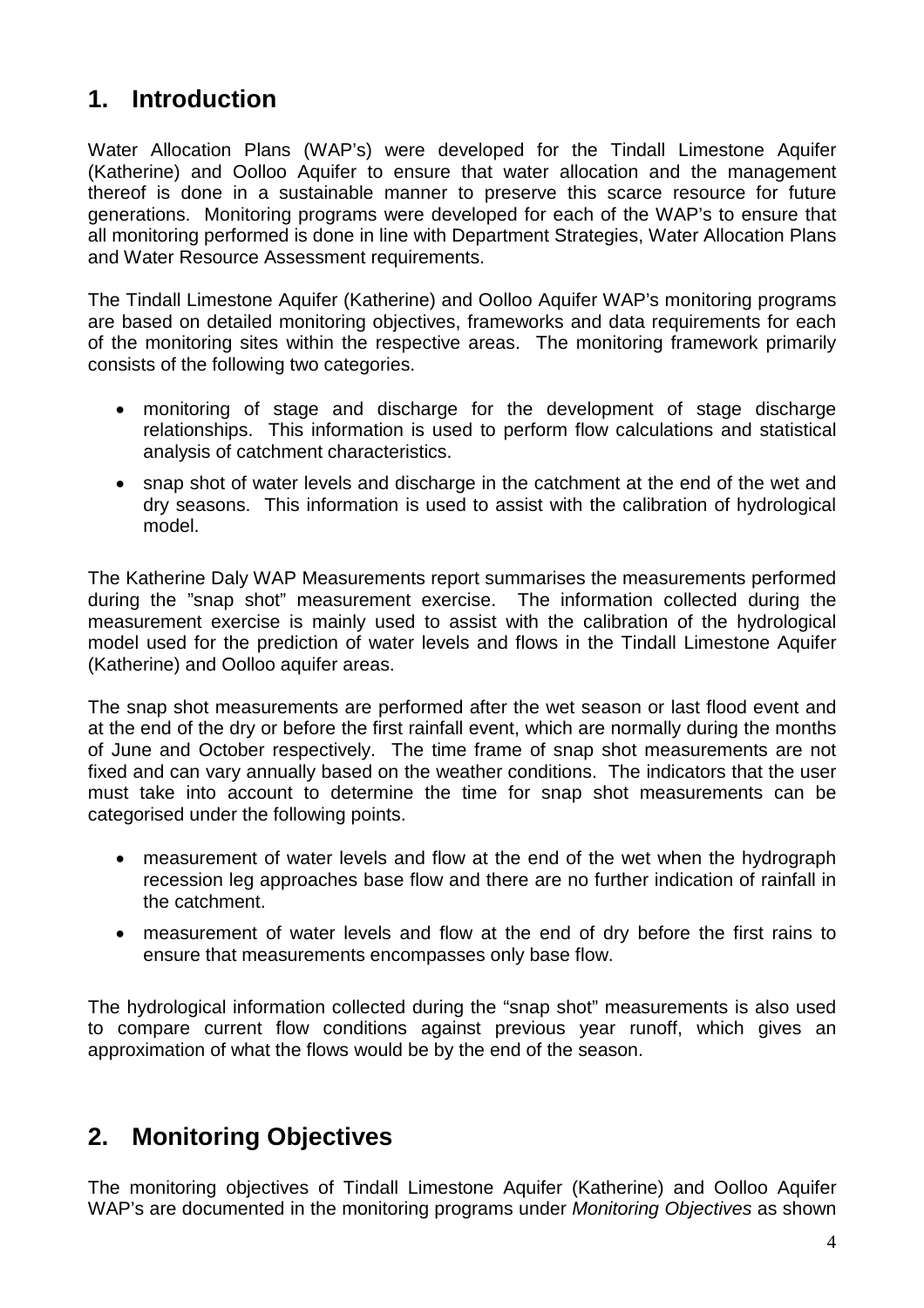in the Surface Water and Groundwater monitoring frameworks in *Diagram 1.0* and *Diagram 1.1* respectively. The monitoring objectives for the snap shot measurements are based on surface water and groundwater monitoring requirements as documented in Table 2.1.

| able |  |
|------|--|
|------|--|

| <b>Measurement</b>   | <b>Surface Water</b>    | <b>Groundwater</b>                                                                                                                                |  |  |  |  |
|----------------------|-------------------------|---------------------------------------------------------------------------------------------------------------------------------------------------|--|--|--|--|
| <b>Water Level</b>   | Gauge Board \ Survey    | Dip Tape                                                                                                                                          |  |  |  |  |
| Discharge            | <b>Flow Measurement</b> | Flow Measurement at Springs                                                                                                                       |  |  |  |  |
| <b>Water Quality</b> | and Metals.             | Field parameters (EC, temp, pH   Field parameters (EC, temp, pH  <br>and DO), Major Ions, Nutrients and DO), Major Ions, Nutrients<br>and Metals. |  |  |  |  |

The monitoring requirements for the snap shot measurements at each monitoring site are detailed in the *Monitoring Requirements* of Tindall Limestone Aquifer (Katherine) and Oolloo aquifer WAP's monitoring programs.

# <span id="page-4-0"></span>**3. Monitoring Sites**

The location of monitoring sites in relation to known features and monitoring sites are shown on Map 3.1.



*Map 3.1: Monitoring Sites, May 2013*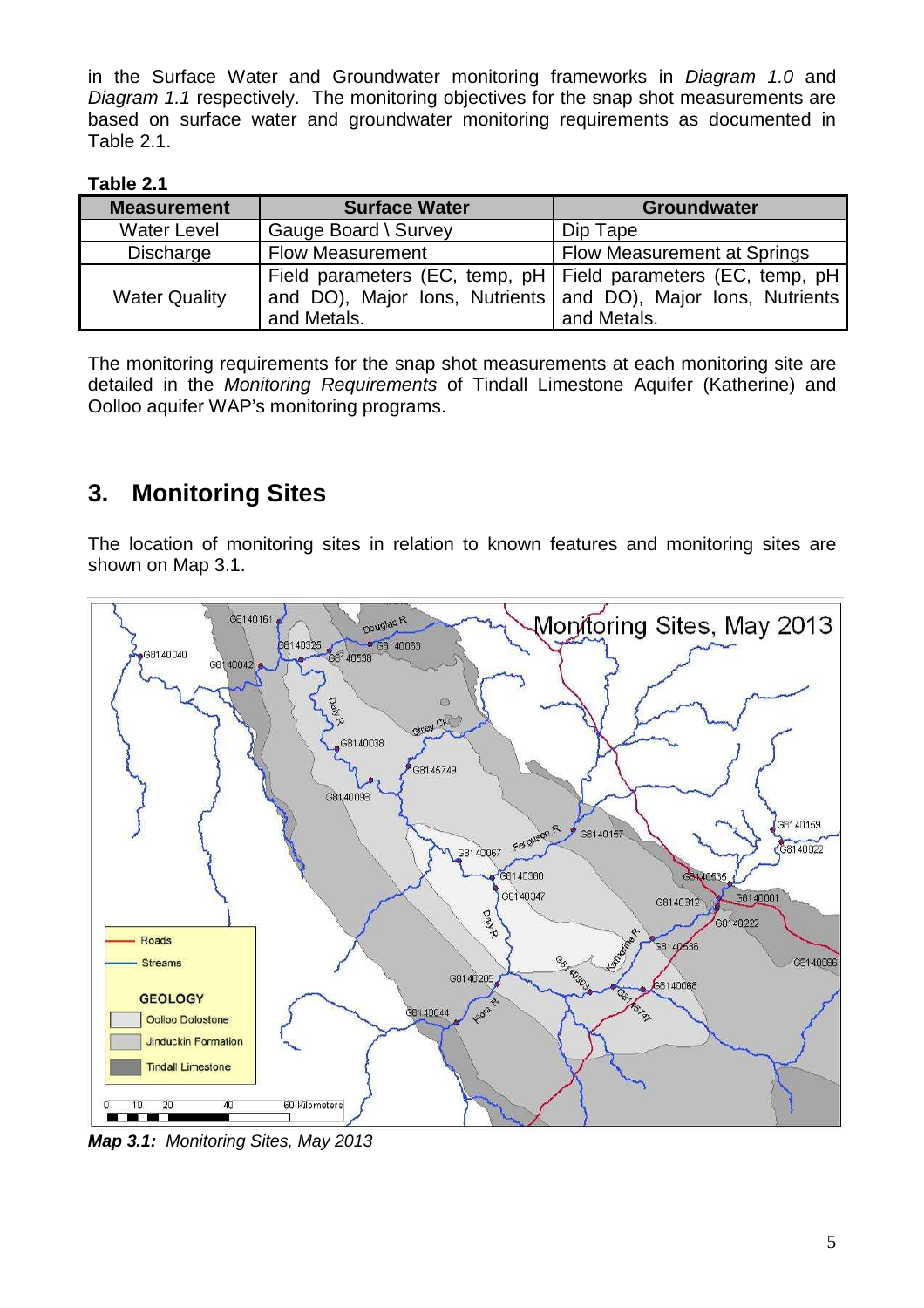# <span id="page-5-0"></span>**4. Field Measurements**

### <span id="page-5-2"></span><span id="page-5-1"></span>**4.1 Water Levels**

#### **4.1.1 Factors influencing accuracy**

The main factors that have an influence on the accuracy of water level measurements at surface water and groundwater monitoring sites summarised in Table 4.1.

| <b>Type</b>     | <b>Conditions</b>                   | <b>Description</b>             |                                                                                                                     |  |  |  |  |  |  |
|-----------------|-------------------------------------|--------------------------------|---------------------------------------------------------------------------------------------------------------------|--|--|--|--|--|--|
|                 |                                     | Wave action                    | Waves created during high flows, wind and or<br>turbulence at gauge plates                                          |  |  |  |  |  |  |
|                 |                                     | <b>Instrument Location</b>     | Point of measurement is a significant distance<br>from gauge plates, especially during high<br>flows.               |  |  |  |  |  |  |
|                 |                                     | <b>River Bend</b><br>(outside) | Water level higher at the outside of the bend.                                                                      |  |  |  |  |  |  |
|                 | Hydraulic                           | River Bend (inside)            | Water level lower at the inside of the bend.                                                                        |  |  |  |  |  |  |
|                 |                                     | Velocity                       | High velocities creates turbulence, etc.                                                                            |  |  |  |  |  |  |
|                 |                                     | <b>Turbulence</b>              | Eddies \ turbulence created at gauge boards.<br>Create difficulty in reading due to fluctuations<br>in water level. |  |  |  |  |  |  |
| Surface         |                                     | <b>Back Flow</b>               | Back flow creates difficulties in reading gauge<br>plates                                                           |  |  |  |  |  |  |
| Water           |                                     | Sediment                       | Sediment deposition at gauge plates.<br>Gauge<br>plates can be buried under sediment.                               |  |  |  |  |  |  |
|                 | <b>Site</b>                         | <b>Debris</b>                  | Debris that is collected at gauge plates.<br>Difficult to take readings without maintenance<br>work                 |  |  |  |  |  |  |
|                 |                                     | Unstable gauge<br>posts        | posts that are<br>unstable<br>create<br>Gauge<br>inaccuracies in the gauge plate heights.                           |  |  |  |  |  |  |
|                 | Gauge                               | Unreadable gauge<br>plates     | Gauge plates that are in a bad condition is<br>difficult to read and create inaccuracies in the<br>readings         |  |  |  |  |  |  |
|                 | <b>Plates</b>                       | Gauge Plate<br><b>Numbers</b>  | Missing numbers create confusion and can<br>create mistakes of up to 1m in gauge plate<br>readings.                 |  |  |  |  |  |  |
|                 |                                     | <b>Surveys</b>                 | In correct surveys and adjustments on gauge<br>plates causes error in gauge plate readings.                         |  |  |  |  |  |  |
|                 | Production                          | Size of Well                   | Insufficient space to perform water level<br>measurements with existing equipment                                   |  |  |  |  |  |  |
|                 | <b>Boreholes</b>                    | Pumping                        | Pumping operations influences the water level<br>measurements                                                       |  |  |  |  |  |  |
| Ground<br>water | Casing<br>Unstable casing<br>Collar |                                | Unstable casing causes errors in the water<br>level measurement                                                     |  |  |  |  |  |  |
|                 | Level                               | Equipment<br>condition         | Instruments with faded increments can cause<br>errors in measurements.                                              |  |  |  |  |  |  |
|                 | Indicators                          | Increments                     | Course increments on tape measure will lead<br>to different interpolation of values                                 |  |  |  |  |  |  |

**Table 4.1**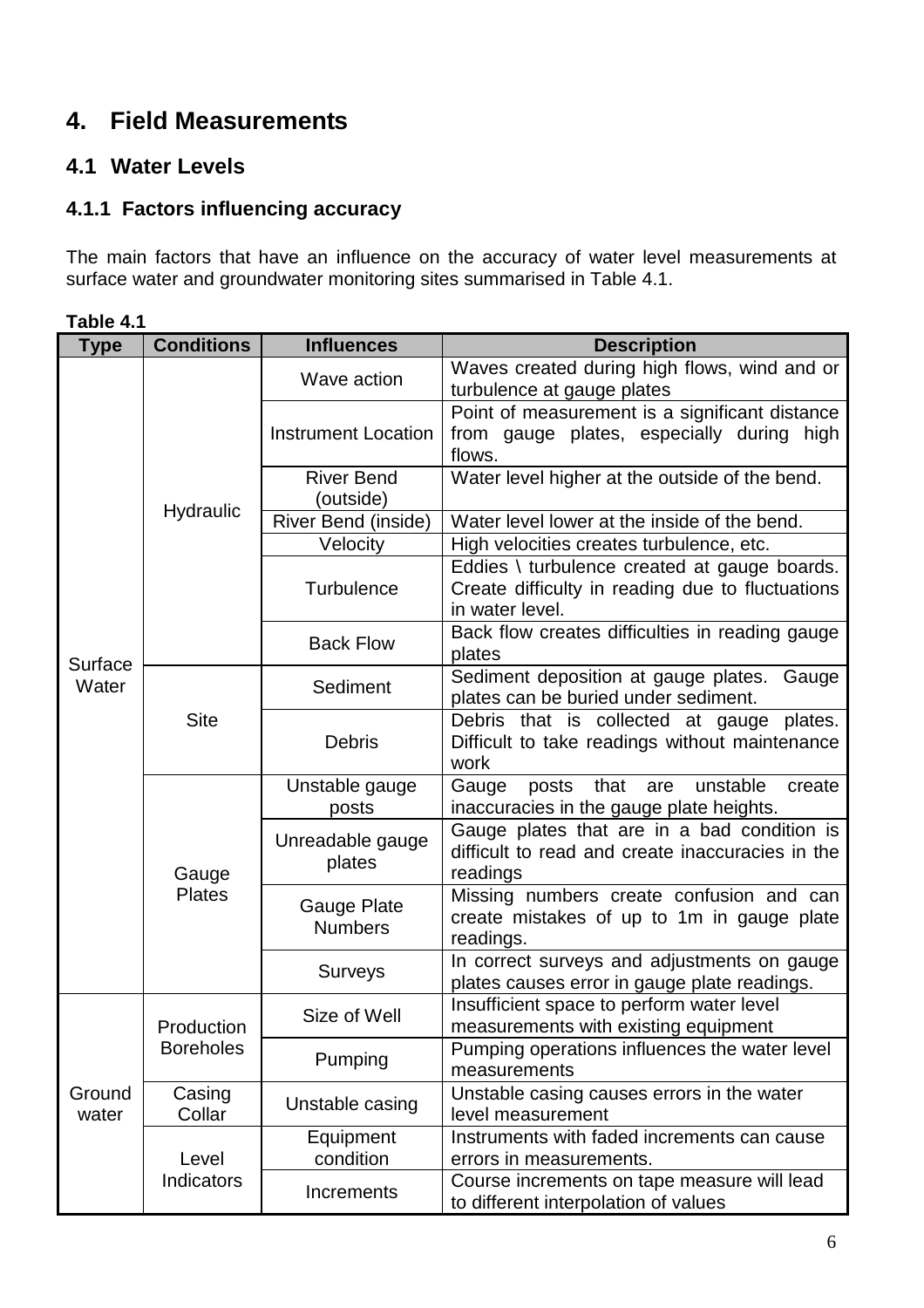#### <span id="page-6-0"></span>**4.1.2 Measurement Results**

The water level measurements results obtained during the "snap shot" measurement exercise are summarised in **Appendix A**. There were no water level measurements taken at groundwater monitoring sites during this "snap shot" measurement exercise.

#### <span id="page-6-1"></span>**4.1.3 Measurement Accuracy**

The water level measurements taken during the "snap shot" measurement exercise are within the required standards, however there are some water level measurements that were affected by site conditions as summarised in **Appendix A**.

The impact of the site conditions on the accuracy is difficult to quantify at this stage as no additional reference data was collected during the water level measurements. The single readings will have to be evaluated in conjunction with time series record and historical water level reference readings to determine if the measurements were affected.

#### <span id="page-6-2"></span>**4.2** *Discharge*

#### <span id="page-6-3"></span>**4.2.1 Factors influencing accuracy**

The factors influencing the accuracy of the discharge measurements can be categorised under environmental and system influences. System influences are created by the type of instrumentation used and can be minimised if standards are followed. Environmental influences have a much greater impact as this is result of site conditions and actions by operator and for this reason will be discussed in further detail. Environmental factors that have an influence on the accuracy are the following:

**W**: Wind: The wind causes the water level to osculate which has a large effect on the flow if the wind direction is parallel with the flow direction.





*Image 4.6 Wind effect on tagline*

- **LP**: Large pools: Reduce velocity drastically
- **WG**: Water grass: Influences the flow measurements, very high inaccuracies with depth and velocity measurements.
- **A**: Algae growth: Algae that floats in the water influence the signal strength of the ADCP.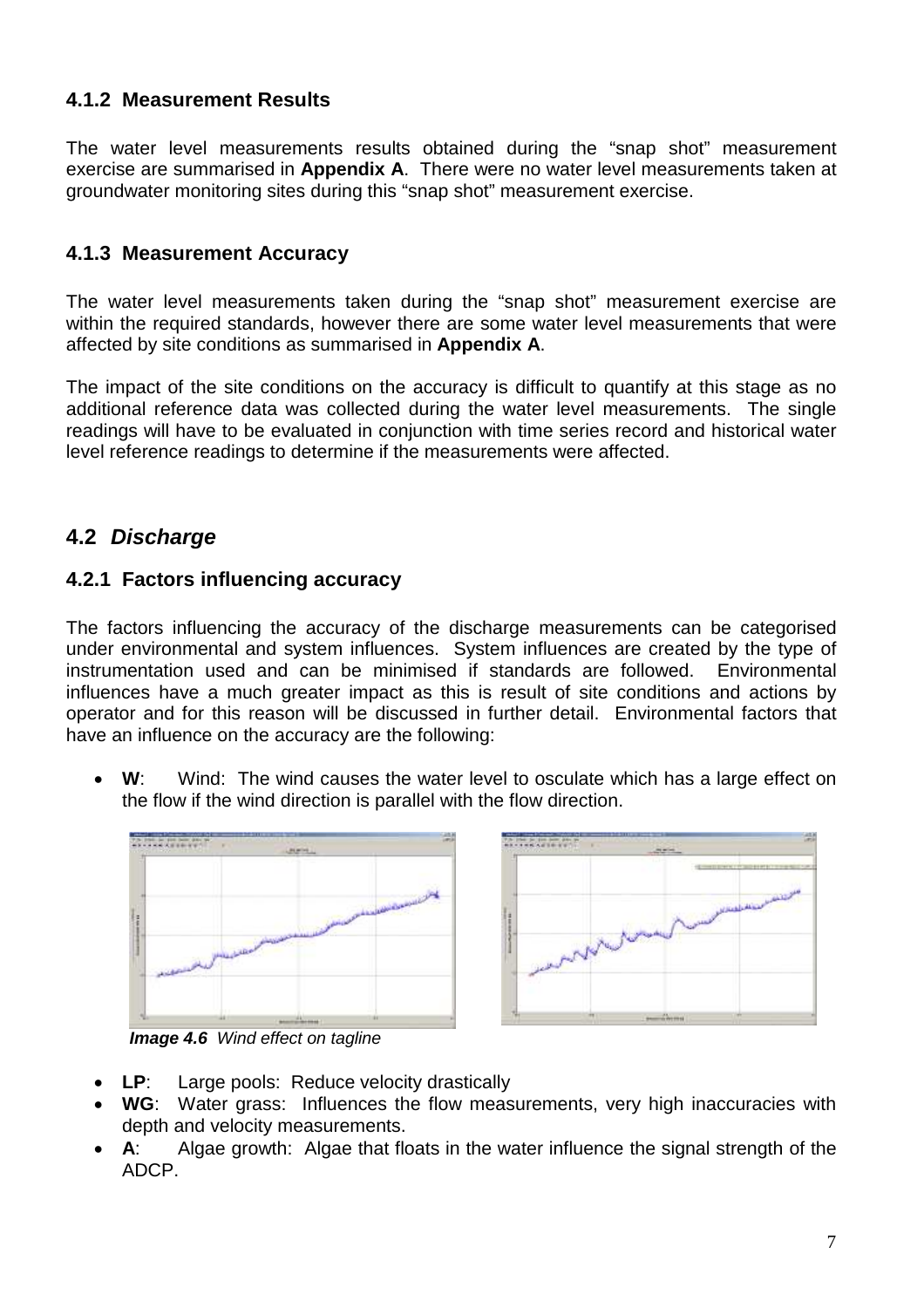The Hydraulic (**H**) requirements of a monitoring section are essential for accurate discharge measurements. The monitoring site needs to comply with the following hydraulic requirements during the gauging section selection process:

- Uniform cross section
- Flow in the stream should be confined to a single well-defined channel with stable banks.
- Bends upstream of site must be avoided if possible
- Steep slopes upstream should be avoided if possible.
- Avoid deep pools that can influence the flow
- Avoid prominent obstructions in a pool or excessive plant growth that can affect the flow pattern.
- Turbulence \ eddies must be avoided if possible.
- Negative \ back flow must be avoided at all times.

The abbreviations for the various factors as indicated in the above information (highlighted in bold) is shown in the gauging result tables indicating the various influences encountered at each site.

#### <span id="page-7-0"></span>**4.2.2 Measurement Results**

The discharge measurement results obtained during the "snap shot" measurement exercise are summarised in **Appendix B**. Monitoring sites are listed from the most upstream monitoring site in the catchment to the lowest monitoring site in the catchment with increasing in flow.

#### <span id="page-7-1"></span>**4.2.3 Measurement Accuracy**

The discharge measurements performed during the "snap shot" measurement exercise comply with all the requirements as stipulated in the Department standards. A quality matrix is completed for each measurement for the purposes of assigning a quality code to the measurements. The measurements performed in the Katherine and Daly River catchments complies with the continuity principle and are consistent with increase in flow as you move towards the lower catchment.

There are some cases where major discrepancies exist between measured flow and latest rating curve values in Hydstra. This is described to the following aspects that have an influence on the relationship between measured flow and current rating curve.

- unstable low flow stage discharge relationship
- the control is not dominant feature and is affected by changes down stream
- the low flow stage discharge relationship not sufficiently developed.

Monitoring sites that does not have a stage discharge relationship in Hydstra are flagged with a 9999.99 code.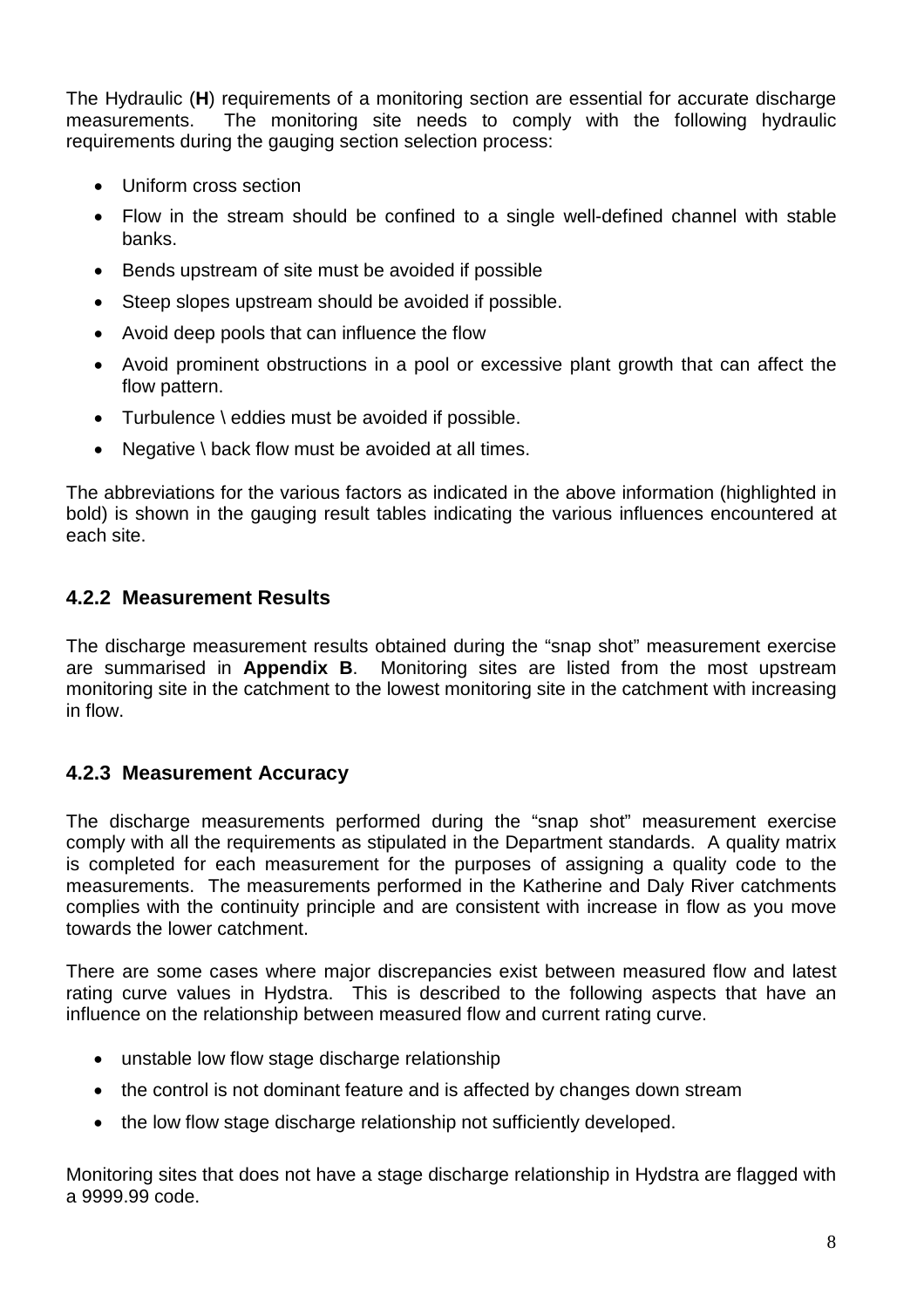#### <span id="page-8-0"></span>**4.3 Water Quality**

#### <span id="page-8-1"></span>**4.3.1 Factors influencing accuracy**

- Instrument \ Sensor calibration.
- Compliance of water sampling procedure.
- The measurement location should be as close as practical to the mid-point of the stream.
- The sensors should be as close to the surface as possible.
- Turbulence (waves, eddies) at the surface should be avoided; the measurement point should be moved away from these areas as physical-chemical parameters will be affected.
- Standing water at the edges of streams should be avoided, as these are not representative of the stream.
- Deep pools with very low flow should be sampled as close as possible to the centre of the main pool.

#### <span id="page-8-2"></span>**4.3.2 Measurement Results**

The water quality measurement results obtained during the "snap shot" measurement exercise are summarised in **Appendix C**.

#### <span id="page-8-3"></span>**4.3.3 Measurement Accuracy**

The water quality measurements performed during the "snap shot" exercise comply with all the requirements as stipulated in the Department standards. Hydrolab instruments were calibrated before and after the "snap shot" measurement exercise to ensure that instrumentation complied with the required accuracy during measurements. The water quality data collected during the measurements were adjusted based on the pre and post calibration results for sensor drift.

It is recommended that the Turbidity results obtained from the Hydrolab instrument is ignored based on the reliability of the Turbidity sensors.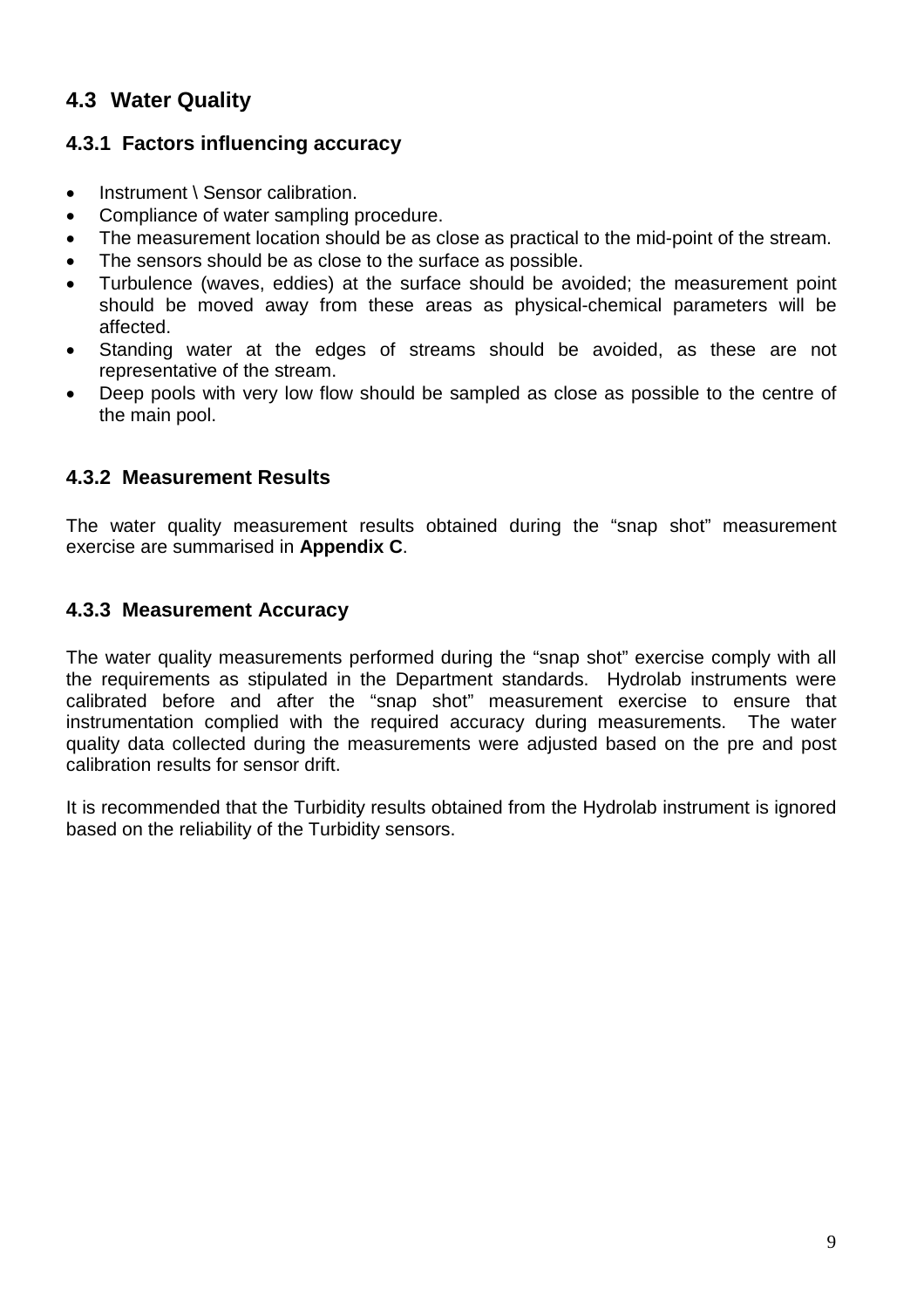# <span id="page-9-0"></span>**5. Reporting**

The "snap shot" measurement exercise for the Tindall Limestone Aquifer (Katherine) and Oolloo Aquifer WAP's monitoring programs were performed from the 20 May 2013 to 31 May 2013. The period of the "snap shot" measurements were approximately two weeks earlier than recommended in the water monitoring programs due to the threat of further rainfall in the catchment necessitated an earlier response. During the field measurements groundwater recharge was noticed at various locations on the river banks throughout the catchment.

The interpretation of the data in this section is based on visual evaluation of the results and therefore must be used within that context. Performing a desktop study to determine hydrological characteristics of the catchment is not within the scope of this report.

The discharge data collected during the "snap shot" measurement exercise is spatially represented on Map 5.1, illustrating the increase in flows as we move from the upper catchment downstream to the lower catchment.



*Map 5.1: Stream Flows, May 2013*

The discharge measurements are further illustrated in Graph 5.1 showing the increase in discharge from the upper to lower catchment in the Katherine and Daly River systems. The tributaries to the main river reach are also indicated on the graph, showing the flow contribution from each tributary.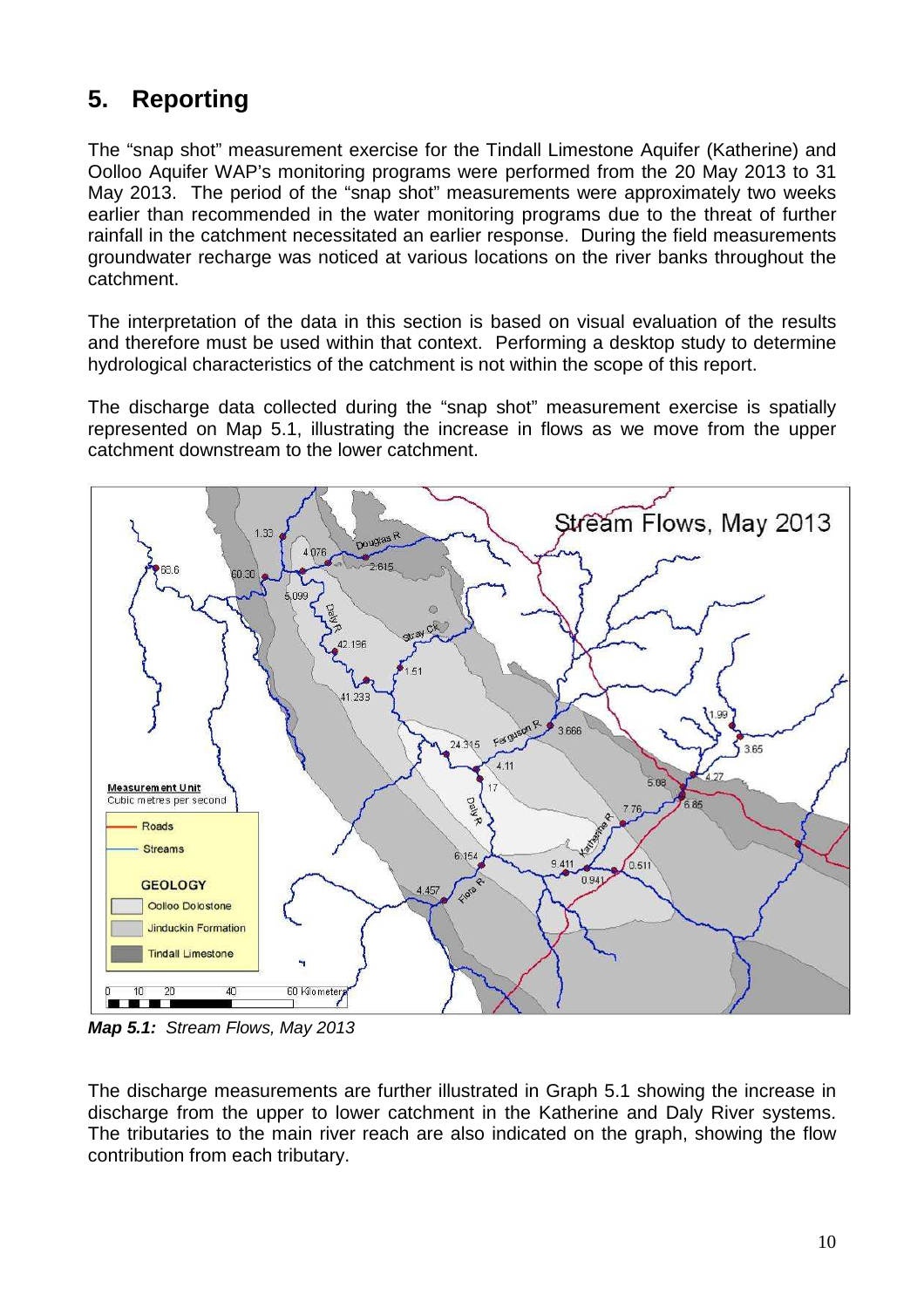

**Graph 5.1** Increasing Flows

Discharge measurements during the past four years from 2010 until 2013 that were performed during the months of May, June and July in the main river reach are graphically displayed in Graph 5.2. The discharge data supplied indicates that there is variability in discharge measurements at each monitoring site.



**Graph 5.2** Historical Flows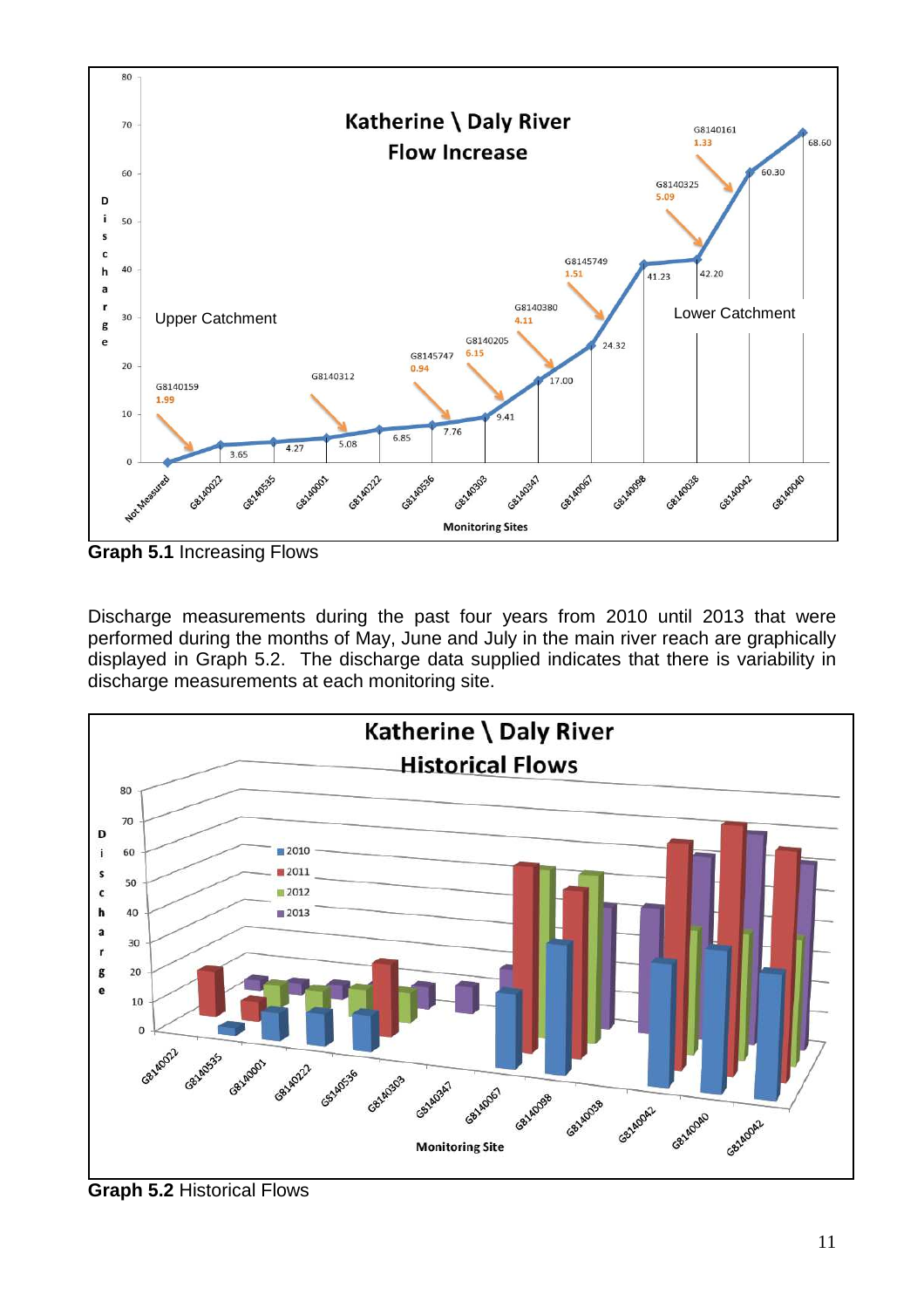This can be attributed to annual variations in runoff due to changes in weather patterns and the actual date that measurements were undertaken. Snap shot measurements varied by up to 6 weeks between the years selected. The variation in time of measurement is not a crucial aspect in the evaluation of the field measurements, however if the measurements are performed in the same period it could be used as indicator to changes in catchment runoff.

The "snap shot" measurement exercise was not impacted by additional runoff due to rainfall in the catchment. The total rainfall figures from 7 April to 1 June 2013 at each of the monitoring sites are given in Graph 5.3. The only significant rainfall that occurred during the measurement exercise was at G8140042, which consisted of four rainfall events of 3, 10, 2.5 and 8mm respectively.



**Graph 5.3** Rainfall Figures during Measurements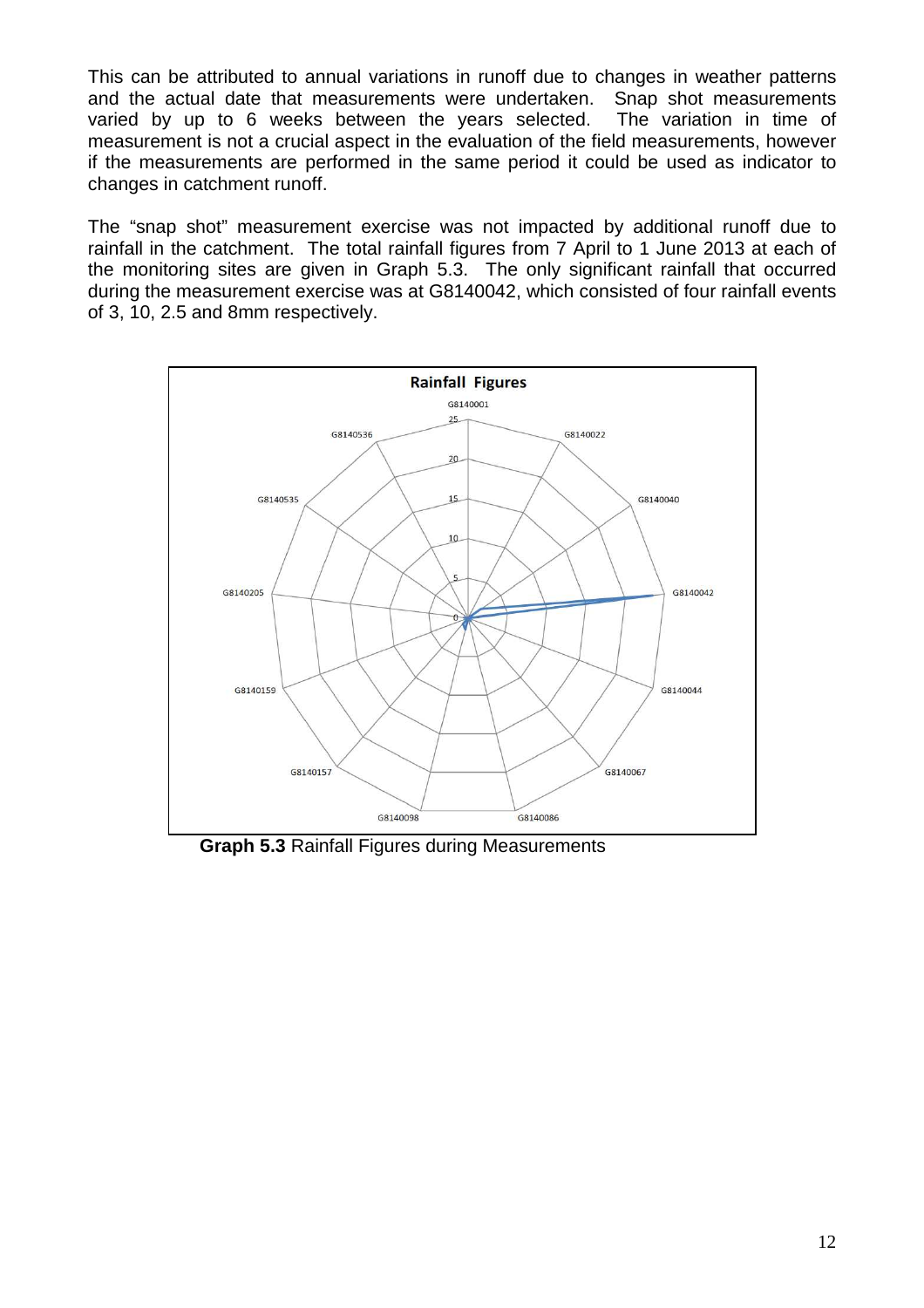# <span id="page-12-0"></span>**6. Conclusion**

The measurements performed during the "snap shot" measurement exercise from the 20 May 2013 to 31 May 2013.for the Tindall Limestone Aquifer (Katherine) and Oolloo Aquifer WAP's monitoring programs comply with Department guidelines and standards.

The synchronisation of "snap shot" measurements after the wet season would assist with comparing previous year's data sets to give some indication if changes in annual runoff have occurred. It is identified that the time of measurement is only an indicator and that the final dates is dependent on catchment runoff, weather conditions and available resources.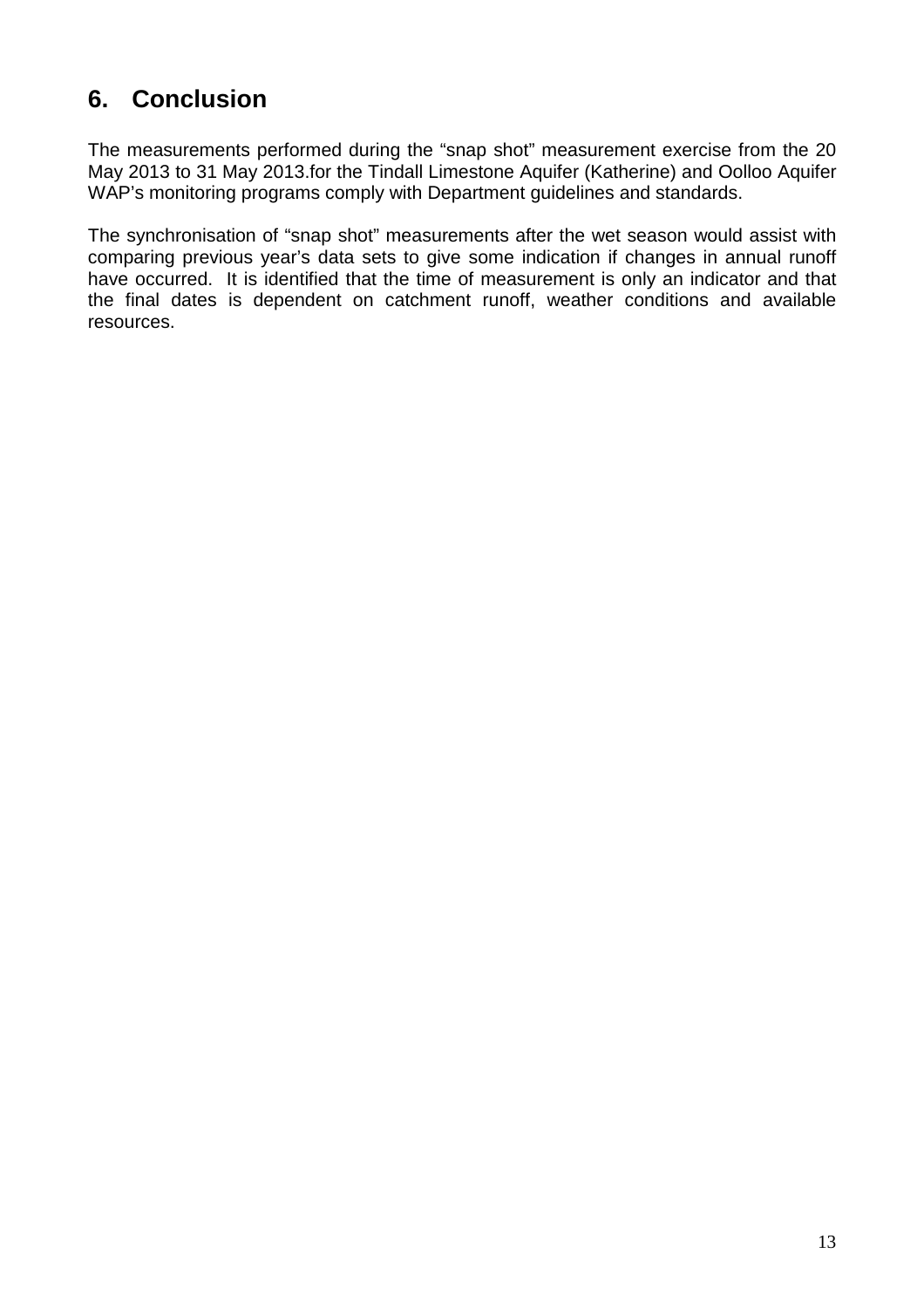# <span id="page-13-0"></span>**Appendix A**

| <b>Site</b><br><b>Number</b> | <b>Site Name</b>                                           | Date       | <b>Time</b> | Level    | <b>Site</b><br><b>Influences</b>                                     |
|------------------------------|------------------------------------------------------------|------------|-------------|----------|----------------------------------------------------------------------|
| G8140001                     | Katherine River at Railway Bridge                          | 29/05/2013 | 1607        | 0.358    | Possible gauge board reading<br>error. Board is leaning on angle.    |
| G8140022                     | Katherine River at Nitmiluk Centre                         | 28/05/2013 | 0950        | $-1.416$ | Good gauge board reading                                             |
| G8140038                     | Daly River at Oolloo Road Crossing                         | 28/05/2013 | 1554        | 25.836   | Water level surveyed                                                 |
| G8140040                     | Daly River at Mount Nancar                                 | 22/05/2013 | 1019        | 2.637    |                                                                      |
| G8140042                     | Daly River at 2km downstream of<br><b>Beeboom Crossing</b> | 21/05/2013 | 0913        | 1.391    |                                                                      |
| G8140044                     | Flora River Upstream of Kathleen<br>Falls                  | 22/05/2013 | 1252        | 0.885    |                                                                      |
| G8140063                     | Douglas River Downstream Old<br>Douglas Homestead          | 27/05/2013 | 1353        | 0.93     | Gauge board reading u/s weir                                         |
| G8140067                     | Daly River at upstream Dorisvale<br>Crossing               | 20/05/2013 | 1546        | 2.195    | Gauge board measured with<br>tape measuring device                   |
| G8140068                     | King River D/S Victoria Highway                            | 21/05/2013 | 1424        | 0.658    | Gauge board reading                                                  |
| G8140086                     | King River D/S Stuart Highway                              |            |             |          | Gauge board reading                                                  |
| G8140098                     | Daly River @ Theyona Station                               | 29/05/2013 | 1028        | 1.625    |                                                                      |
| G8140157                     | Fergusson River upstream of Bondi<br>Creek                 | 24/05/2013 | 1100        | 2.98     | Water level taken from telemetry<br>data as station was inaccessible |
| G8140159                     | Seventeen Mile Creek at Waterfall<br>View                  | 28/05/2013 | 1455        | 0.806    | Good gauge board reading                                             |
| G8140161                     | Green Ant Creek at Tipperary                               | 20/05/2013 | 1355        | 0.777    |                                                                      |
| G8140205                     | Flora River @ Upstream Stoney<br>Creek                     | 23/05/2013 | 1125        | 1.595    |                                                                      |
| G8140222                     | Katherine River @ Low Level<br><b>Bridge</b>               | 31/05/2013 | 1318        | 0.367    | Good gauge board reading                                             |
| G8140303                     | Katherine River at D/S King River                          | 21/05/2013 | 1109        | 0.000    | No gauge board                                                       |
| G8140312                     | Katherine Hot Springs                                      |            |             |          |                                                                      |
| G8140325                     | Douglas River at Tipperary<br>Crossing                     | 30/05/2013 | 0945        | 2.263    | Gauge board reading                                                  |
| G8140347                     | Daly River at Florina Homestead<br>Crossing                | 30/05/2013 | 1531        | 0.000    | No gauge board                                                       |
| G8140380                     | Fergusson River at Confluence<br>Daly River                | 30/05/2013 | 1330        | 0.000    | No gauge board                                                       |
| G8140535                     | Katherine River @ Ironwood<br>Station                      | 27/05/2013 | 1553        | 1.518    | Good gauge board reading                                             |
| G8140536                     | Katherine River @ Wilden Station                           | 30/05/2013 | 1003        | 1.228    | Good gauge board reading                                             |
| G8140538                     | Douglas River @ Tippera<br>Waterhole                       | 30/05/2013 | 1345        | 2.228    | Good gauge board reading                                             |
| G8145747                     | King River 50 meters US from                               | 21/05/2013 | 1017        | 0.000    | No gauge board                                                       |
| G8145749                     | Stray Creek @ Fleming Road<br>Crossing                     | 28/05/2013 | 0952        | 2.689    | Water level surveyed                                                 |
|                              |                                                            |            |             |          |                                                                      |

Note: No water level measurements were performed at groundwater monitoring sites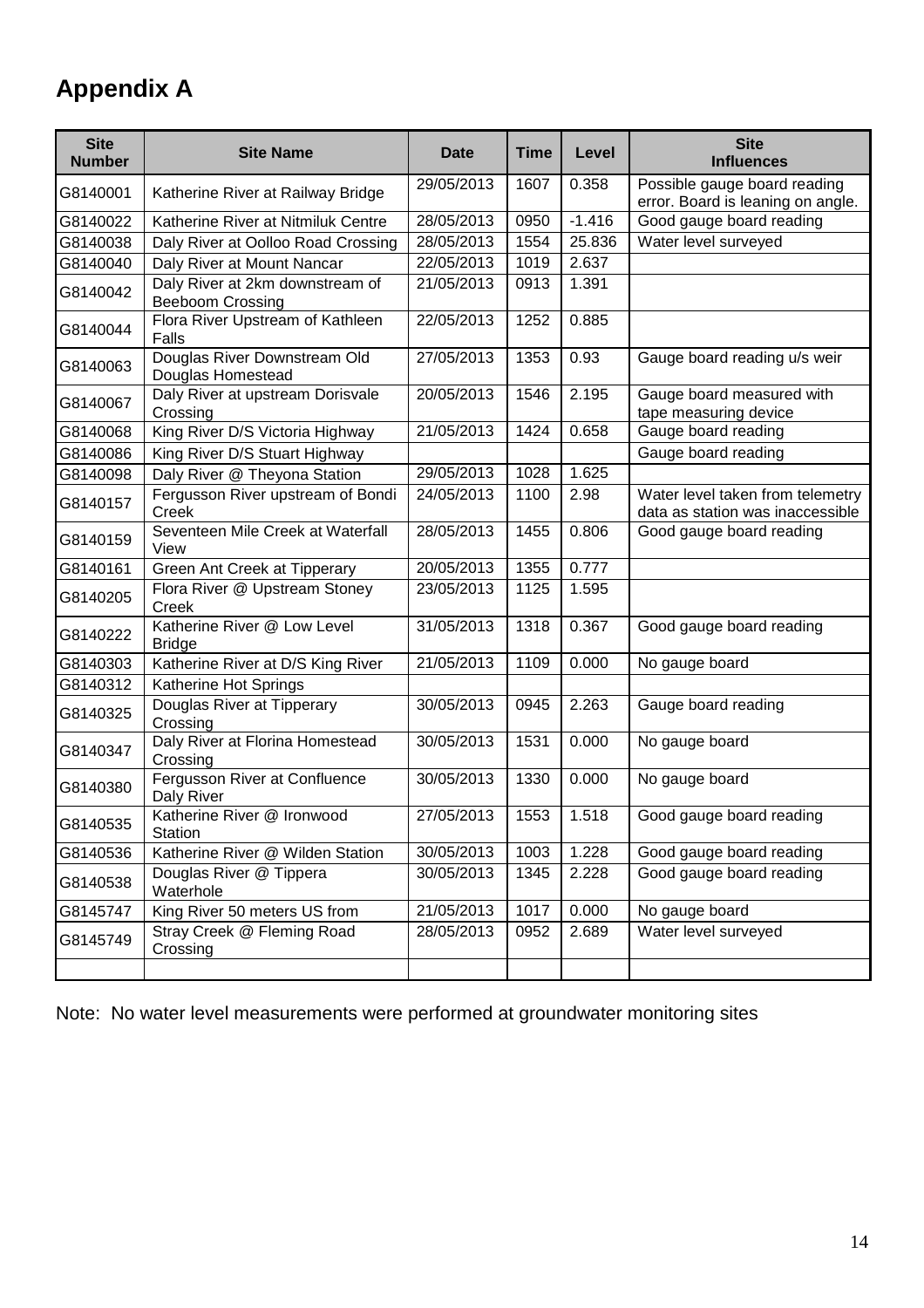# **Appendix B**

<span id="page-14-0"></span>

| <b>Site</b><br><b>Number</b> | <b>Site Name</b>                                   | <b>River</b><br><b>System</b> | <b>Flow</b><br>$m^3/s$ | <b>Date</b> | <b>Gauging</b><br><b>Instrument</b> | <b>Site</b><br><b>Influences</b> | Rating<br>Deviation% | <b>Comment</b>                                                                                                                       |
|------------------------------|----------------------------------------------------|-------------------------------|------------------------|-------------|-------------------------------------|----------------------------------|----------------------|--------------------------------------------------------------------------------------------------------------------------------------|
| G8140159                     | Seventeen Mile Creek at<br><b>Waterfall View</b>   | <b>Tributary</b>              | 1.99                   | 28/05/2013  | <b>StreamPro</b>                    | н                                | 7.85                 | Large rocks/boulders u/s and d/s of<br>gauging location                                                                              |
| G8140022                     | Katherine River at Nitmiluk<br>Centre              | <b>Main Reach</b>             | 3.65                   | 28/05/2013  | <b>StreamPro</b>                    | н                                | $-9.39$              |                                                                                                                                      |
| G8140535                     | Katherine River @<br><b>Ironwood Station</b>       | <b>Main Reach</b>             | 4.27                   | 27/05/2013  | <b>StreamPro</b>                    |                                  | 4.23                 |                                                                                                                                      |
| G8140001                     | Katherine River at Railway<br><b>Bridge</b>        | <b>Main Reach</b>             | 5.08                   | 29/05/2013  | <b>StreamPro</b>                    |                                  | $-6.89$              |                                                                                                                                      |
| G8140312                     | Katherine Hot Springs                              | <b>Tributary</b>              |                        |             |                                     |                                  |                      |                                                                                                                                      |
| G8140222                     | Katherine River @ Low<br>Level Bridge              | <b>Main Reach</b>             | 6.85                   | 31/05/2013  | <b>StreamPro</b>                    |                                  | 9999.99              |                                                                                                                                      |
| G8140536                     | Katherine River @ Wilden<br><b>Station</b>         | <b>Main Reach</b>             | 7.76                   | 30/05/2013  | <b>StreamPro</b>                    |                                  | $-1.27$              |                                                                                                                                      |
| G8140086                     | King River D/S Stuart<br>Highway                   | <b>Tributary</b>              | <b>None</b>            |             |                                     |                                  |                      |                                                                                                                                      |
| G8140068                     | King River D/S Victoria<br>Highway                 | <b>Tributary</b>              | 0.511                  | 21/05/2013  | <b>StreamPro</b>                    | н                                | $-56.18$             | Inconsistent depths and velocities                                                                                                   |
| G8145747                     | King River 50 meters US<br>from Katherine River    | <b>Tributary</b>              | 0.941                  | 21/05/2013  | <b>StreamPro</b>                    | <b>WG</b>                        | 9999.99              |                                                                                                                                      |
| G8140303                     | Katherine River at D/S King<br>River               | <b>Main Reach</b>             | 9.411                  | 21/05/2013  | <b>StreamPro</b>                    |                                  | 9999.99              |                                                                                                                                      |
| G8140044                     | Flora River Upstream of<br>Kathleen Fall           | <b>Tributary</b>              | 4.457                  | 22/05/2013  | Monitor 1200                        | W                                | $-37.12$             | Wind, very low velocities                                                                                                            |
| G8140205                     | Flora River @ Upstream<br><b>Stoney Creek</b>      | <b>Tributary</b>              | 6.154                  | 23/05/2013  | <b>StreamPro</b>                    |                                  | 2.17                 |                                                                                                                                      |
| G8140347                     | Daly River at Florina<br><b>Homestead Crossing</b> | <b>Main Reach</b>             | 17.00                  | 30/05/2013  | <b>StreamPro</b>                    | н                                | 9999.99              | Large trees downstream of section<br>obstructing parts of the channel flow.<br>Deep gauging section but was the best<br>in the area. |
| G8140157                     | Fergusson River upstream<br>of Bondi Creek         | <b>Tributary</b>              | 3.666                  | 24/05/2013  | <b>StreamPro</b>                    | н                                | $-4.55$              | Poor gauging. Gauged 3 channels, flow<br>from Bondi creek subtracted from total                                                      |
| G8140380                     | Fergusson River at<br><b>Confluence Daly River</b> | <b>Tributary</b>              | 4.11                   | 30/05/2013  | <b>StreamPro</b>                    |                                  | 9999.99              |                                                                                                                                      |
| G8140067                     | Daly River at upstream<br>Dorisvale Crossing       | <b>Main Reach</b>             | 24.315                 | 20/05/2013  | Monitor 1200                        |                                  | $-3.00$              |                                                                                                                                      |

The descriptions of "Site Influence" indicators are documented in Section 4.2.1.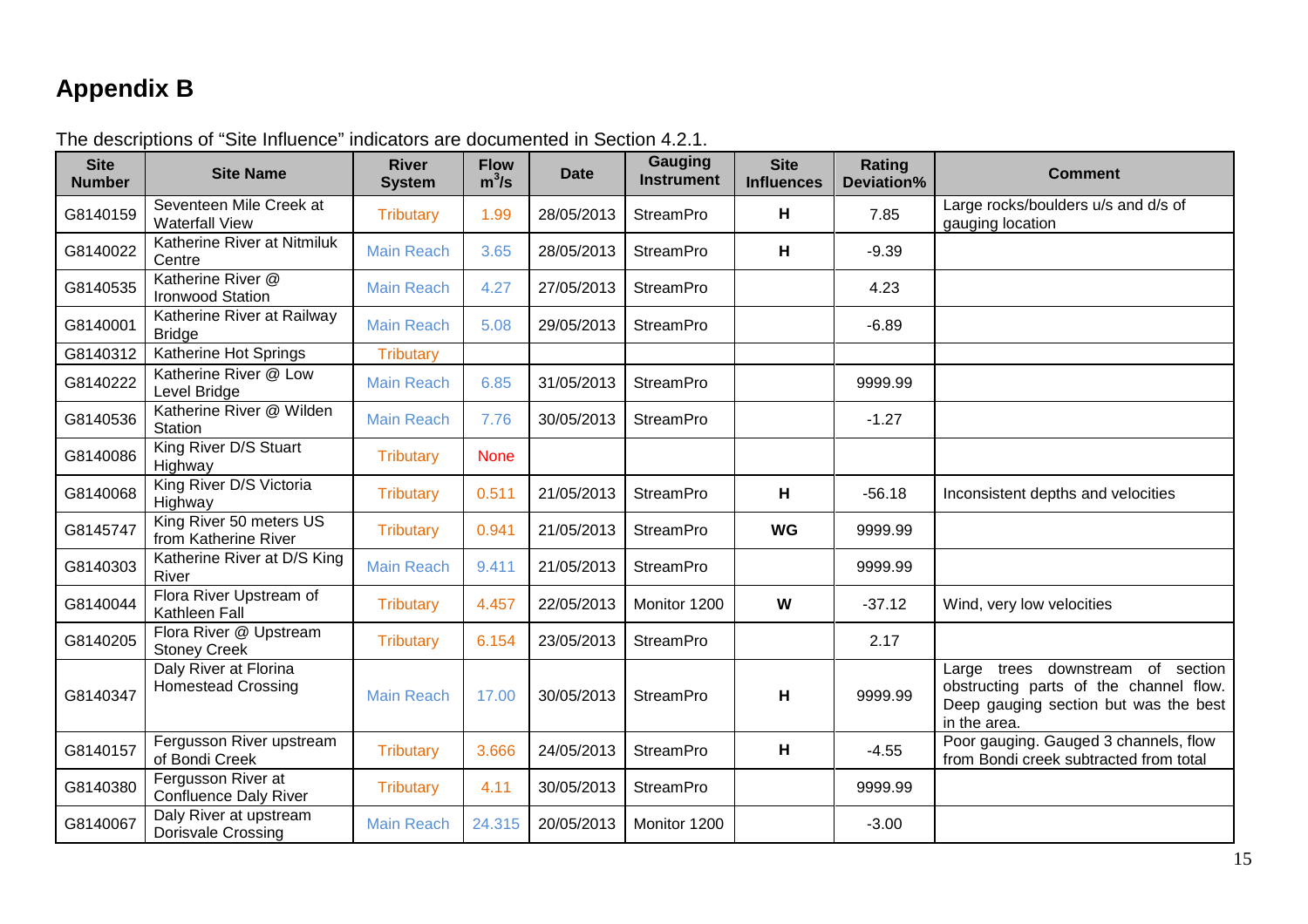| <b>Site</b><br><b>Number</b> | <b>Site Name</b>                                       | <b>River</b><br><b>System</b> | <b>Flow</b><br>$m^3/s$ | <b>Date</b> | Gauging<br>Instrument | <b>Site</b><br><b>Influences</b> | Rating<br>Deviation% | <b>Comment</b> |
|------------------------------|--------------------------------------------------------|-------------------------------|------------------------|-------------|-----------------------|----------------------------------|----------------------|----------------|
| G8145749                     | Stray Creek @ Fleming<br>Road Crossing                 | Tributary                     | 1.510                  | 28/05/2013  | <b>Flow Tracker</b>   |                                  | 9999.99              |                |
| G8140098                     | Daly River @ Theyona<br>Station                        | <b>Main Reach</b>             | 41.233                 | 29/05/2013  | <b>StreamPro</b>      |                                  | 18.18                |                |
| G8140038                     | Daly River at Oolloo Road<br>Crossing                  | <b>Main Reach</b>             | 42.196                 | 28/05/2013  | <b>StreamPro</b>      |                                  | $-69.43$             |                |
| G8140063                     | Douglas River Downstream<br>Old Douglas Homestead      | <b>Tributary</b>              | 2.615                  | 27/05/2013  | <b>StreamPro</b>      |                                  | 1.82                 |                |
| G8140538                     | Douglas River @ Tipperary<br>Waterhole                 | <b>Tributary</b>              | 4.076                  | 30/05/2013  | <b>StreamPro</b>      |                                  | $-10.91$             |                |
| G8140325                     | Douglas River at Tipperary<br>Crossing                 | <b>Tributary</b>              | 5.099                  | 30/05/2013  | <b>StreamPro</b>      |                                  | 20.76                |                |
| G8140161                     | Green Ant Creek at<br>Tipperary                        | <b>Tributary</b>              | 1.33                   | 20/05/2013  | <b>StreamPro</b>      |                                  | 3.37                 |                |
| G8140042                     | Daly River at 2km<br>downstream of Beeboom<br>Crossing | <b>Main Reach</b>             | 60.30                  | 21/05/2013  | <b>StreamPro</b>      |                                  | $-17.16$             |                |
| G8140040                     | Daly River at Mount Nancar                             | <b>Main Reach</b>             | 68.60                  | 22/05/2013  | <b>StreamPro</b>      |                                  | $-14.56$             |                |